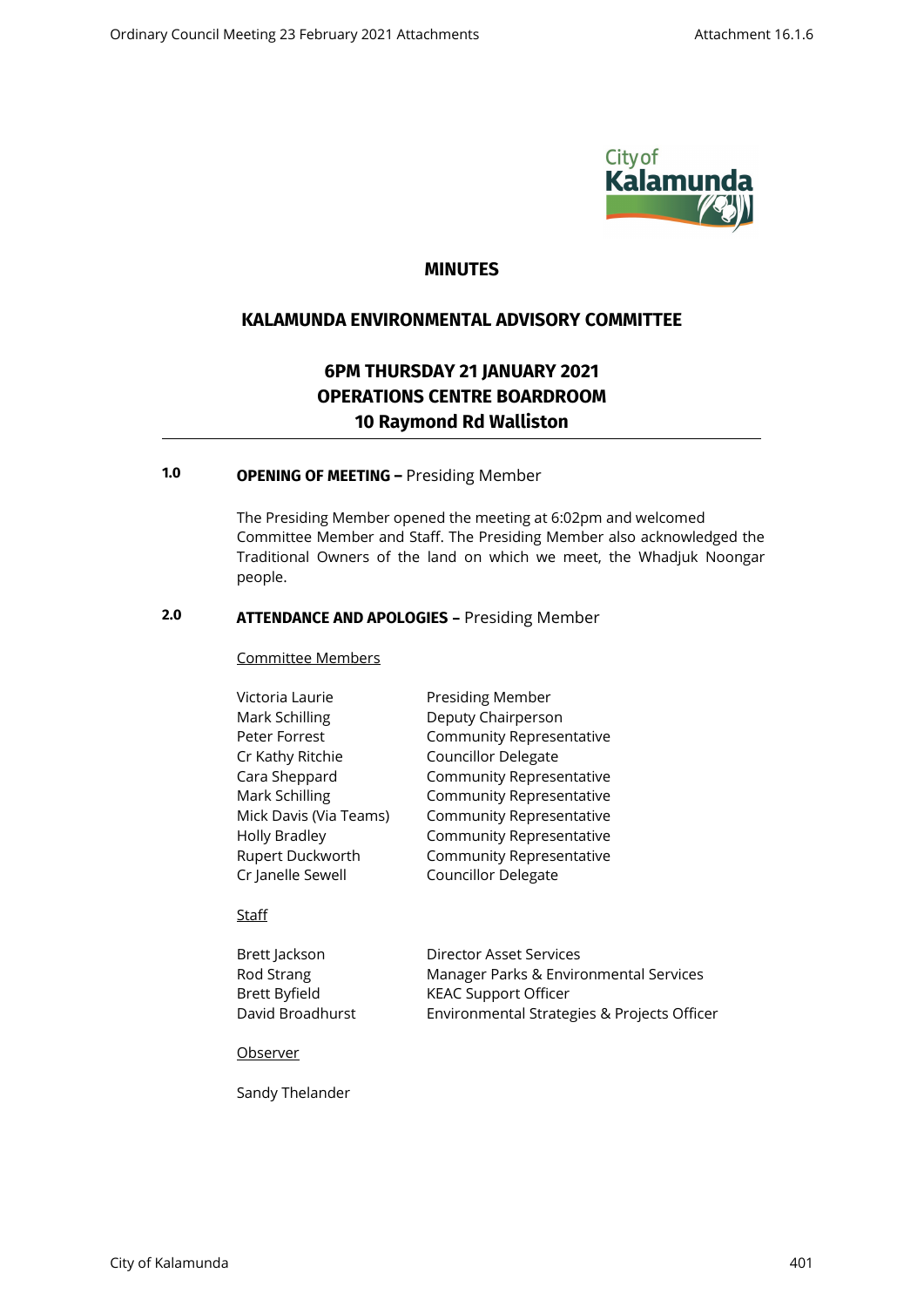

Apologies

Dallas Lynch Coordinator Natural Areas

#### **3.0 CONFIRMATION OF MINUTES**

Special Committee Meeting 7 December 2020

That the Minutes of the Special Meeting of KEAC held on the 7 December 2020 as published and circulated, are confirmed as a true and accurate record of the proceedings.

Moved: Mick Davis Seconded: Mark Schilling Voted: Carried Unanimously

## **4.0 DISCLOSURE OF INTERESTS**

#### **4.1 Disclosure of Financial and Proximity Interests:**

- a) Members must disclose the nature of their interest in matters to be discussed at the meeting. (Section 5.65 of the *Local Government Act 1995)*
- b) Employees must disclose the nature of their interest in reports or advice when giving the report or advice to the meeting. (Section 5.7 of the *Local Government Act 1995*)

Nil

### **4.2 Disclosure of Interest Affecting Impartiality**

a) Members and staff must disclose their interests in matters to be discussed at the meeting in respect of which the member or employee has given or will give advice.

Nil

# **5.0 CORRESPONDENCE**

Nil

# **6.0 ITEMS FOR COMMITTEE CONSIDERATION –** Presiding Member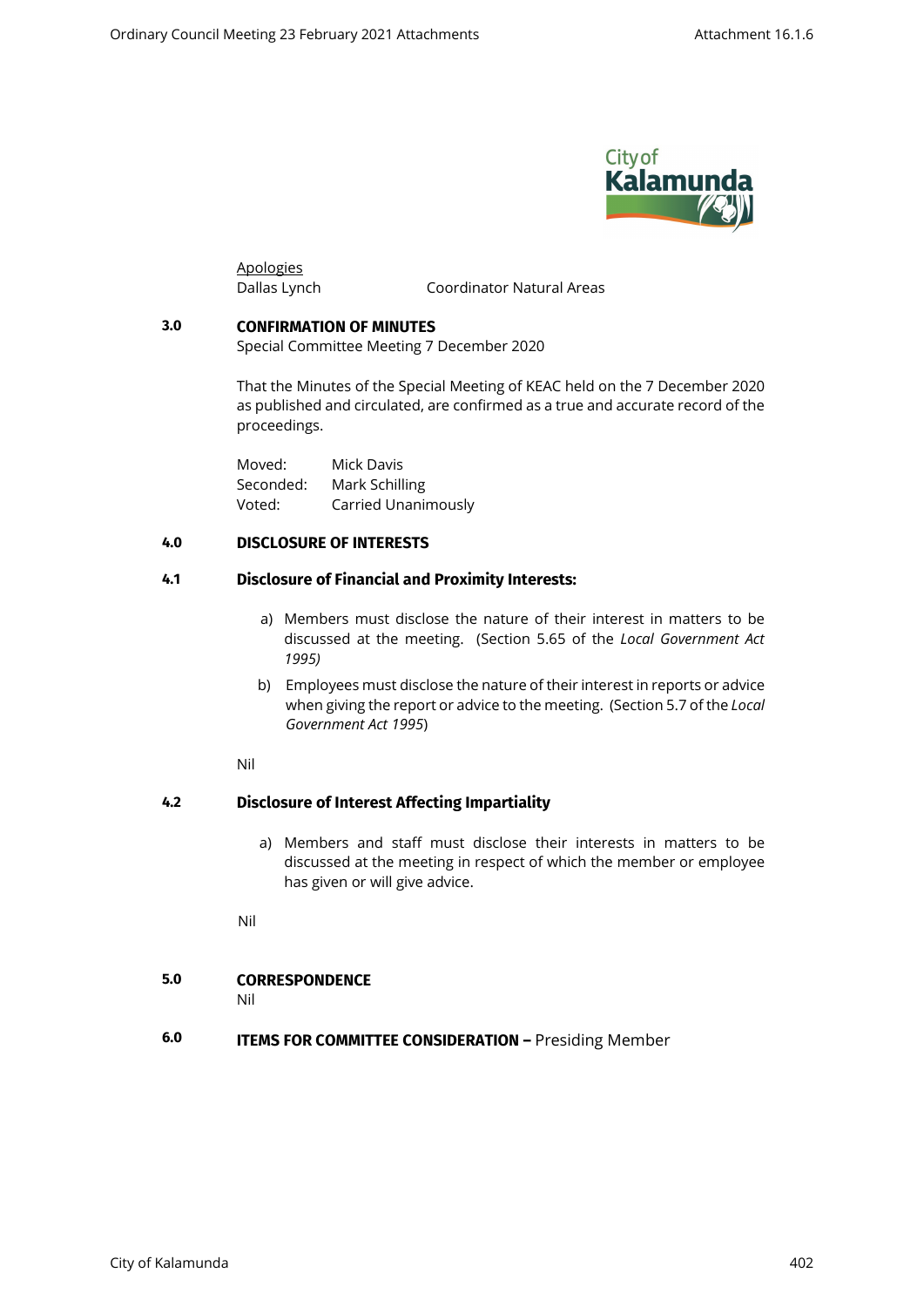

### **6.1 City of Kalamunda Climate Change Report** Background

At the March 2020 Ordinary Meeting of Council, council considered Item 10.2.1 "City of Kalamunda Climate Change Report".

Council made the following Resolution:

"RESOLVED OCM 33/2020 That Council ENDORSE the Brief provided as Attachment 3 to this report for the Kalamunda Environmental Advisory Committee to undertake investigations, make recommendations (including the signing of the Western Australian Local Government Association Climate Change Policy) and report back to Council."

#### Discussion

It is noted that the Brief included a deadline of reporting back to Council by June 2020. As the COVID-19 Pandemic significantly impacted the capability of KEAC to meet, this deadline is moot.

#### Meeting Comments

Discussion related to the urgency of providing comment to Council. It was noted that there is a significant amount of advice to be provided to Council.

The meeting noted that if Council declares a climate change emergency, it opens up opportunities for external funds to become available for environmental work.

There was some discussion on whether the WALGA recommendation goes far enough. Comment was made that the WALGA document is relatively incidental, while the statement relating to a Climate Emergency is the significant issue.

What is underway now in Council's climate response:

- Sponsoring a PV Farm at Pioneer Park
- Pilot Electric Vehicle charging station
- City's Environmental Strategy become a carbon neutral City

KEAC resolved to create a Sub Committee to address the three areas requested for review by Council;

- 1. An impact statement, in terms of impact on the community. Figures on rainfall, heat island statistics, other statistics that show evidence of climate change within the City's borders.
- 2. Description of positive things that the City of Kalamunda is doing to manage the impacts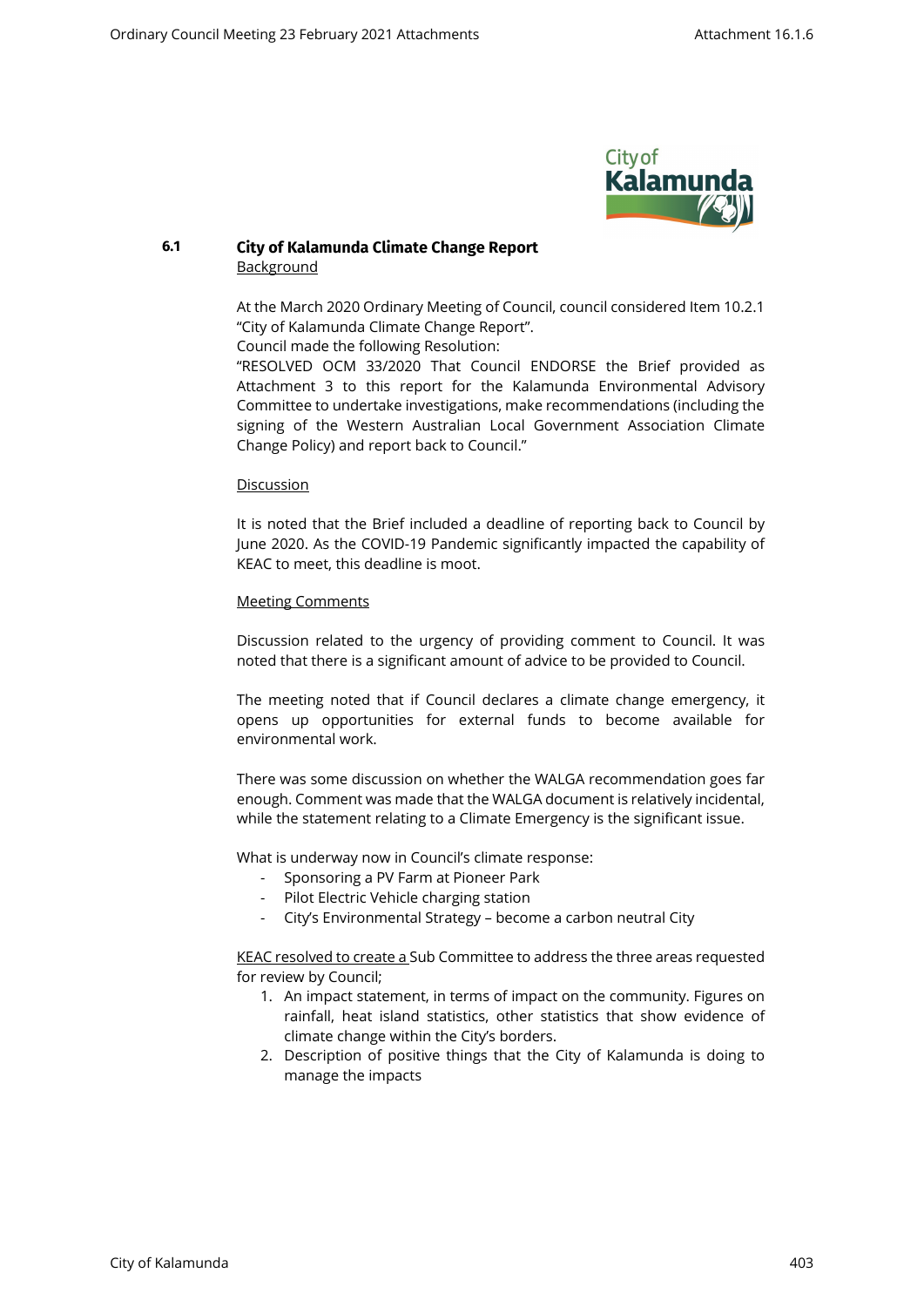

3. Identify what more the City can do under existing strategies with resourcing implications.

The membership comprises of:

Rupert Duckworth Janelle Sewell Vicki Laurie Peter Forrest

The Sub Committee will report back to the April KEAC meeting.

#### **Resolution**

In recognition of public sentiment, KEAC recommends that Council:

- 1. Declare a Climate Emergency
- 2. Endorse the WALGA Climate Change Policy
- 3. Sign the WALGA Local Government Declaration on Climate Change

Moved: Rupert Duckworth Seconded: Cr Janelle Sewell Voted: Carried Unanimously

### **6.2 Future of Zig Zag Scenic Drive Background**

The Zig Zag Scenic Drive has been the subject of concerns by Council due to the unacceptable and unsafe level of antisocial behaviour, littering and dumping and damage to the natural environment caused primarily by people who access the Drive by car & 4WDs.

A Trial Closure of the Drive from end May 2020 has been extended to end May 2021 with access limited to pedestrians and cyclists.

Council has undertaken community consultation on the future of the Zig Zag Scenic Drive but has yet to receive a report on the matter.

The City now invites the Advisory Committee to consider a fundamental question – Should Zig Zag Scenic Drive remain closed to public vehicles?

#### Discussion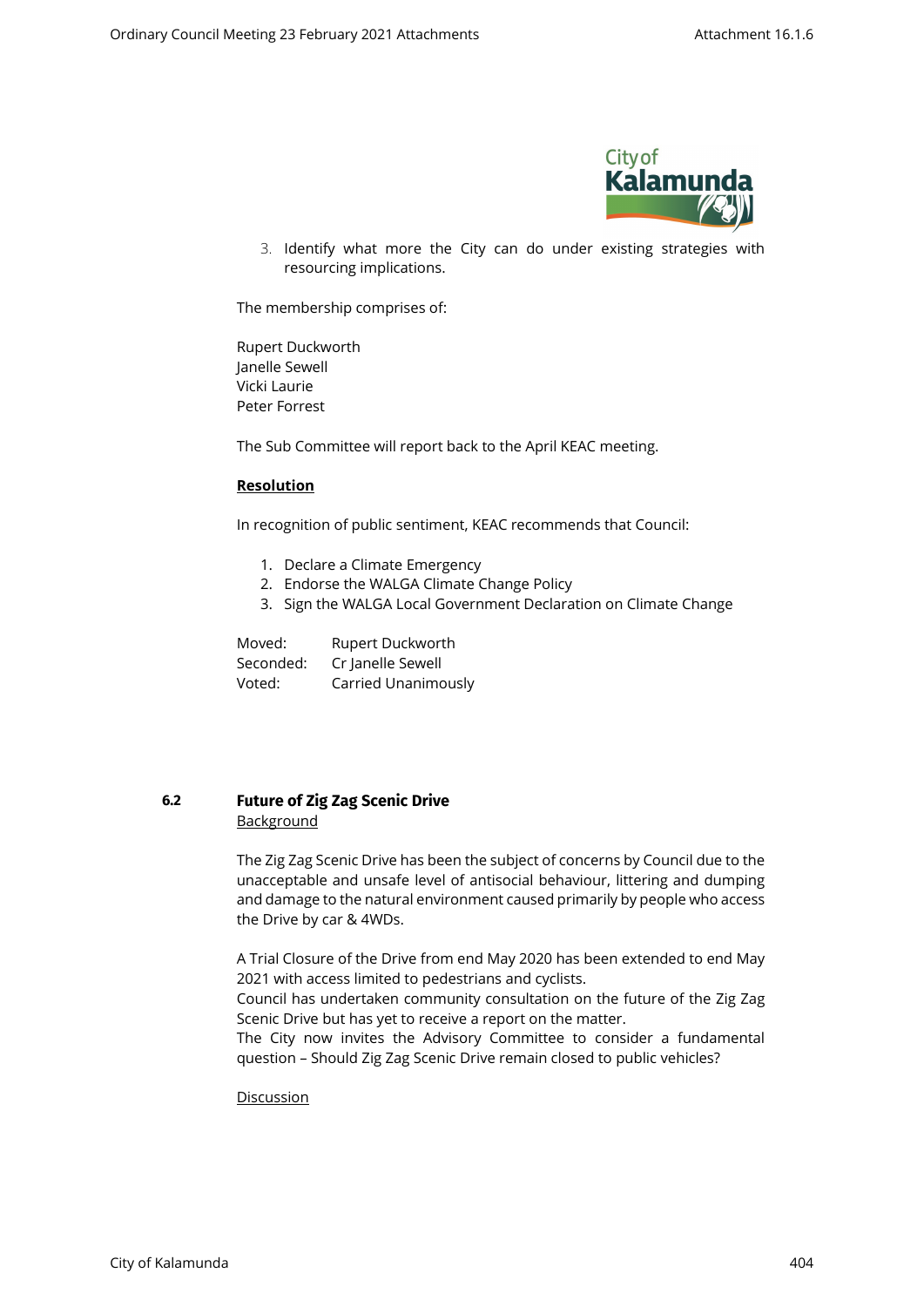

The Committee is asked to consider if they wish to form a position on this matter and if so, resolve to recommend that Zig Zag Scenic Drive remains closed to public vehicles or Zig Zag Scenic Drive is re-opened to public vehicles. Commentary in support of this recommendation would also be welcomed.

The Director Asset Services provided a presentation on the current status of the Zig Zag, and the effects of the closure. The community consultation did not provide a clear majority either for closure, or for re-opening. A large number of ideas what to do with the Zig Zag were received. The process will not stop with a recommendation to Council, there will still be consultation with Advisory Committees and the general public on potential plans and resources for the area.

The Chairperson provided a presentation created with Johannes Pannekoek, on potential activation of the area surrounding the Zig Zag. This had been a presentation provided to the Zig Zag Working Group, which has a broad range of community members, departments and staff. The ideas related to a walk trail and viewing platform, and a statue.

It was noted that the Terms of Reference for KEAC provide for the Committee to comment where an issue has an environmental effect.

Resolution

In considering its own terms of reference and the objectives of the Local Environment Strategy, KEAC recommends to Council that due to significant improvement in regrowth and substantial reduction of rubbish since the closure of the Zig Zag, that it remains closed to motor vehicles.

Moved Victoria Laurie Seconder: Peter Forrest Voted: Carried Unanimously

## **6.3 Kalamunda Clean and Green Local Environment Strategy – Progress Report**

The Director of Asset Services presented a status update on actions contained within the Local Environment Strategy